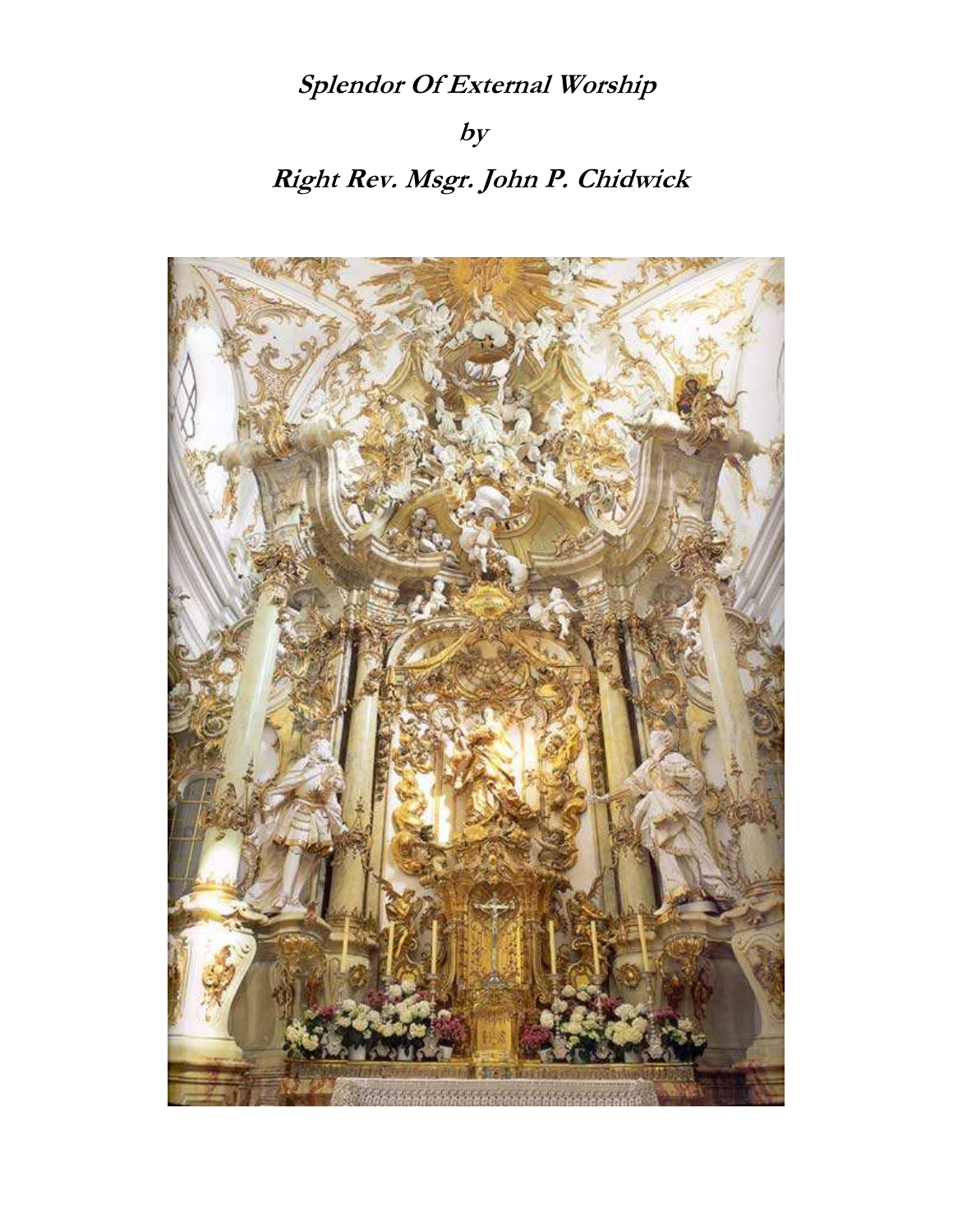This sermon was given on the occasion of the Golden Jubilee of St. Agnes Parish, New York City, 1873-1923. St Agnes Church is well known today as a location for the Tridentine Latin Mass and for it's traditionally minded clergy.

The use of liturgy in divine service was one of the most bitterly contested points of controversy between our Holy church and the misnamed reformers of the Sixteenth Century. These revolutionists denied the dogmas of the Real presence and of the Sacrifice of the Mass, of the devotion to the Blessed Virgin and the saints, and of the existence of Purgatory. Accordingly, they swept from their churches the altars and their adornments, the statuary and storied windows, the ceremonies of the sanctuary and the appealing and inspiring tones of the organ.

Their professed purpose in dealing this fatal stroke to the highest inspiration and noblest expressions of art, as it consecrated itself to God, was to bring back to Christian worship to the simplicity of the Apostolic days. Their profession might be received today with greater sympathy for their fanaticism, if research had not revealed that the confiscated precious plate and rich embroideries of the altar, glowing canvasses and breathing marbles, that adorned the sanctuaries and walls of the churches, and the stolen land, convents and monasteries, went to increase the wealth and to ornament the palaces of kings and nobles. They humiliated Christ to exalt themselves and robbed the house of God to embellish their own palaces. Greed for power and pelf (money/riches) was the force that abetted, maintained and gave success to the movement of the so-called reformers.

God wills to be worshiped with all that is beautiful, rich, reverent and inspiring in nature as well as in humanity. In the book of Exodus, we read: "And Moses said to all the assembly of the Children of Israel: This is the word the Lord hath commanded, saying: Set aside with you the first fruits to the Lord. Let everyone of you that is willing and hath a ready heart offer them to the Lord, gold, silver and brass, violet and purple, and scarlet dyed twice and fine linen, goats' hair, and rams' skins dyed red, and violet colored skins, setim wood, and oil to maintain the lights, and make ointment, and sweet incense, onyx stones, and precious stones for the adorning of the ephod and the rational. Whosoever of you is wise, let him come and make that which the Lord commanded." Then follows descriptions of the tabernacle, the beauty with which it was to be adorned, and of the bejeweled vestments with which the priests were to be clothed.

The entire book of Leviticus is devoted to the careful and minute description of the elaborate ceremonies which were to be observed by priests and people in their approach to their Heavenly Father. Did not Solomon with divine approval search the known world of his day to obtain the most precious materials with which to erect the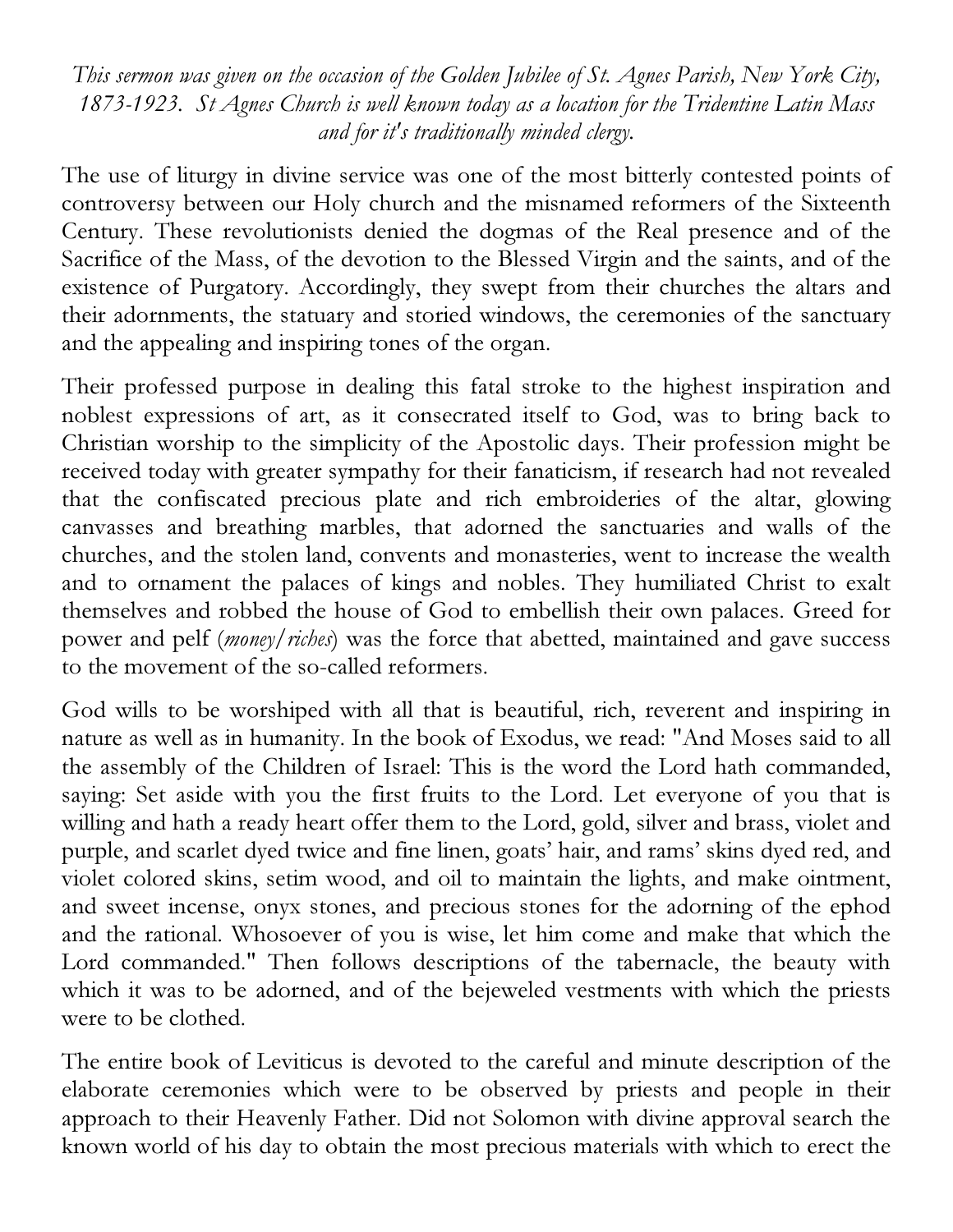temple he built to the worship of the true and living God? Did not God approve and commission him to build it? Did not fire come from heaven and consume the first offering on the altar as a mark of divine sanction upon what had been done to the honor and glory of Almighty God? Did not Aggeus charge the Jewish people suffering in captivity that God's punishment fell upon them for their failure to rebuild the temple?

And does God wish less of us in our open profession of belief in Him, in our expression of grateful and adoring love, in our visible exaltation of Him above all other creatures, than He was pleased to accept from the Jews? Have we received more and are we to return less? Have we been more honored and exalted and are we to honor and exalt Him less? Surely Christian Churches should speak of Him more loudly in praise, manifest to Him love deeper and greater, and give such evidence of stronger faith in Him, his divine attributes and his boundless mercies, that whole world might be attracted to know and love and serve Him.

What more impressive and splendid ritual is there than that which God has spread over the whole Empire of nature that she might speak to us of His beauty, his wisdom, His omnipotence, His immensity, His benevolence and His love? Who has not gazed with ever deepening and overwhelming worship upon the starlit firmament, as he contemplated the canopy of the heavens sinking back further and further into immeasurable spaces, and thought of the innumerable suns ans planets, system upon system, revolving orderly in their giant courses? Who has not watched the glory of the golden sunset when the western heavens hold orb of day as a golden monstrance over the earth, and has no thought of the marvelous and transporting raptures of the Blessed as they gaze upon the Throne of the Most High? Who has not looked from hill or mountain upon extending plains, carpeted with green, starred with flowers, strewn with silver streams and bejewelled with sparkling lakes and rimmed with lofty mountains and has not dwelt with loving hope upon our promised Home beyond the blue? Who had not thought of the fair gardens of God where love and beauty and sweetness are such as eye hath never seen, nor ear heard nor hath it ever entered into the heart of man to conceive? Do not the gentle airs of returning spring suggest to us the goodness of him from whom they come? Do we not see Him riding in Majesty upon the dark clouds of storm and tempest, hear His voice in the roaring waves and see His indignation in the flashing fires of the skies?

Let those who would rob God's service of rites and ceremonies, who would destroy liturgy by which man is brought to his Creator and which should mark the reverent and proper approach of man to God, blot out the stars from the heavens, pluck up the flowers from the fields, darken the sunset, silence the woodland choruses, chill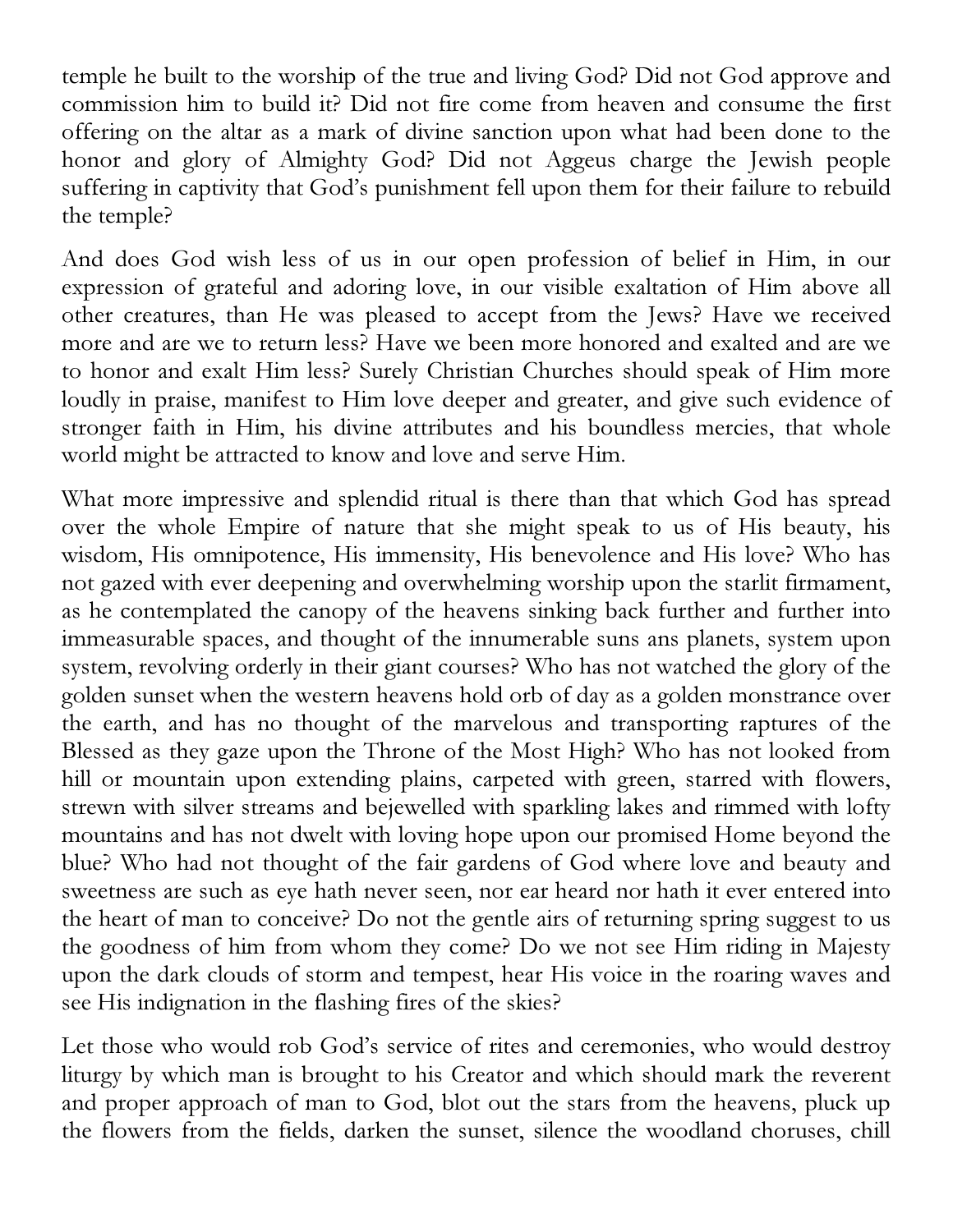the balmy warmth of returning Spring and hush and conceal every manifestation of God's attributes around us. For have not these, as have rites and ceremonies, been perverted in their purposes? Have they not been worshiped as God? But Holy scriptures teach that the heavens are to declare God's magnificence and power and the earth is to give Him praise.

Religion must follow in the footsteps of the works of God and by appealing to man's senses as well as to the faculties of his soul, lift him up to his Maker in body and soul. The whole man, body and soul as God has made him, must be raised in worship to praise God with all the powers with which God endowed him.

If it were granted that the house of God is only a house of prayer, of all places it should be the most beautiful, inspiring and expressive. It is the place where man believes that he holds communion with God. It is the place of his soul. It is the sacred place where he pours out his sorrows and sins, where he appeals for his highest aid and where his noblest emotions are awakened, where his Greatest Friend stoops to speak with him, to counsel, help and uplift him. It is the place where he and God are alone and in each other's embrace. What other place should be as expressive of gratitude and love? What other place should speak of dignity as high, of glory as splendid, of love more self-sacrificing? Shall places of commerce and trade be places of marble and gold and raise their heads proudly to the skies to proclaim the honor and dignity of business, while the churches of the living God grovel to the earth in meanness and poverty? Shall the material creatures of God be exalted above Himself? Shall the houses for the comfort of our bodies speak of greater distinction than those which uplift and sanctify our souls?

Rather it should be the ambition of every people, as far as they can accomplish it, to make every man feel--though he be a king--that when he enters into the House of God, he enters into the house of One who is greater than he, for the house is the house of the Lord, the King of kings. In this manner all peoples built their houses of worship until arose the destroyers of the sixteenth century. So built the Egyptians and the Assyrians, and in this spirit arose the Parthenon at Athens and the Pantheon at Rome.

Catholic churches are not merely places of prayer and silent worship and communion but are also the dwelling places of the Incarnate God. Jesus Christ really resides upon our altars. We see Him with the eyes of faith beneath the species under which He has chosen to remain among us, as truly as they beheld Him who heard His voice and touched His beloved Person when He walked the ways of earth with Men. Genius had cone well to offer and consecrate itself to our holy faith that our churches may be the environs of heaven. Our altars are Christ's thrones, our sanctuaries His court, our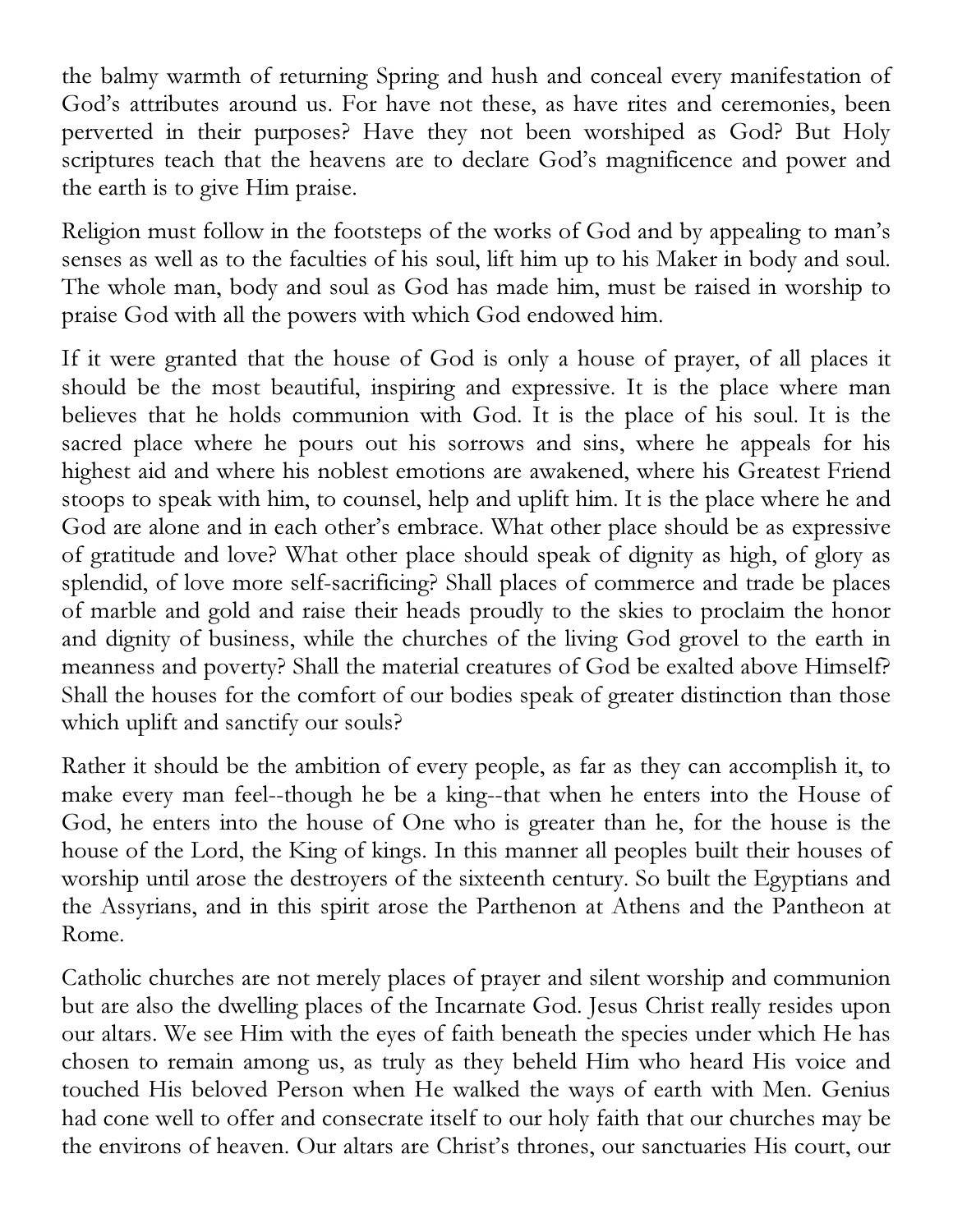churches His audience chamber, where face to face He meets his people and communicates with them not only in spirit but also by nourishing them with his adorable Body and Blood. Daily on his altar-throne He perpetuates the Holy sacrifice by which man has been redeemed and his eternal inheritance restored.

Inspired by our faith, genius has soared to the very threshold of heaven and catching glimpses of its ravishing beauty and glory. Had expressed its marvelous flights in noblest art to quicken the spirit of God's adorers and enable them to know, love and serve better the Lord Who created, redeemed and sanctifies them. In this manner outflowing and sanctified genius had given us from the ages of faith the majestic piles of marble and granite and the breathing and ethereal productions of brush and chisel which are the despair of our day to imitate.

"A cathedral," says Ruskin, "with every stone that is laid on its solemn walls, raises some human heart to God." Whose heart does not beat fast with emotion and is not lifted up high to God in loving adoration as he gazes upon the lofty dome of St. Peter's at Rome, and beholds of St. Mark's at Venice, and Notre Dame at Paris; as he adzes upon the music voiced in stone that shimmers as the sunlight upon the purest snow high in air at Milan, and admires the marvelous sermon of stateliness in granite or marble which, as epic poems of prayer, dignify and glorify nearly every large city in Italy, Spain, France, Germany and England? Some of them have been stolen from Holy Church and lacking the Sacred Presence that was the inspiration of their erection, their deathlike coldness, dampness and empty glory, make them now the ruins of their former greatness.

Adorned with Catholic ceremony, with solemn and imposing procession of mitered bishops, surpliced priests and kneeling multitude, while angelic choirs sing the praises of the Almighty, and altar is ablaze with symbolic lights about the tabernacle of the Most high and incense ascends with prayer,--whose heart does not feel in a Catholic cathedral the profound adoration and the thrilling exaltation of the wonderful and inspiring scene as if he were in touch with beauty and power Divine? Cathedrals are the expressions of the fullness of the Catholic soul and it is only the exulting joy or the profound sorrow of such a soul, manifested in the inspired rites and ceremonies of holy Mother Church, that can complete them and give them their proper religious significance.

The liturgy of holy church is not only monumental and inspirational, it is not only the outflowing and outpouring of her living soul, but it is also the fitting expression of her belief. Every ceremony or rite is the vesture proper to the truth it expresses. It is not a part of a drama seeking to impress by its beauty, its suggestiveness or its austerity. It is the language of the Church. By it she speaks to all the saving truths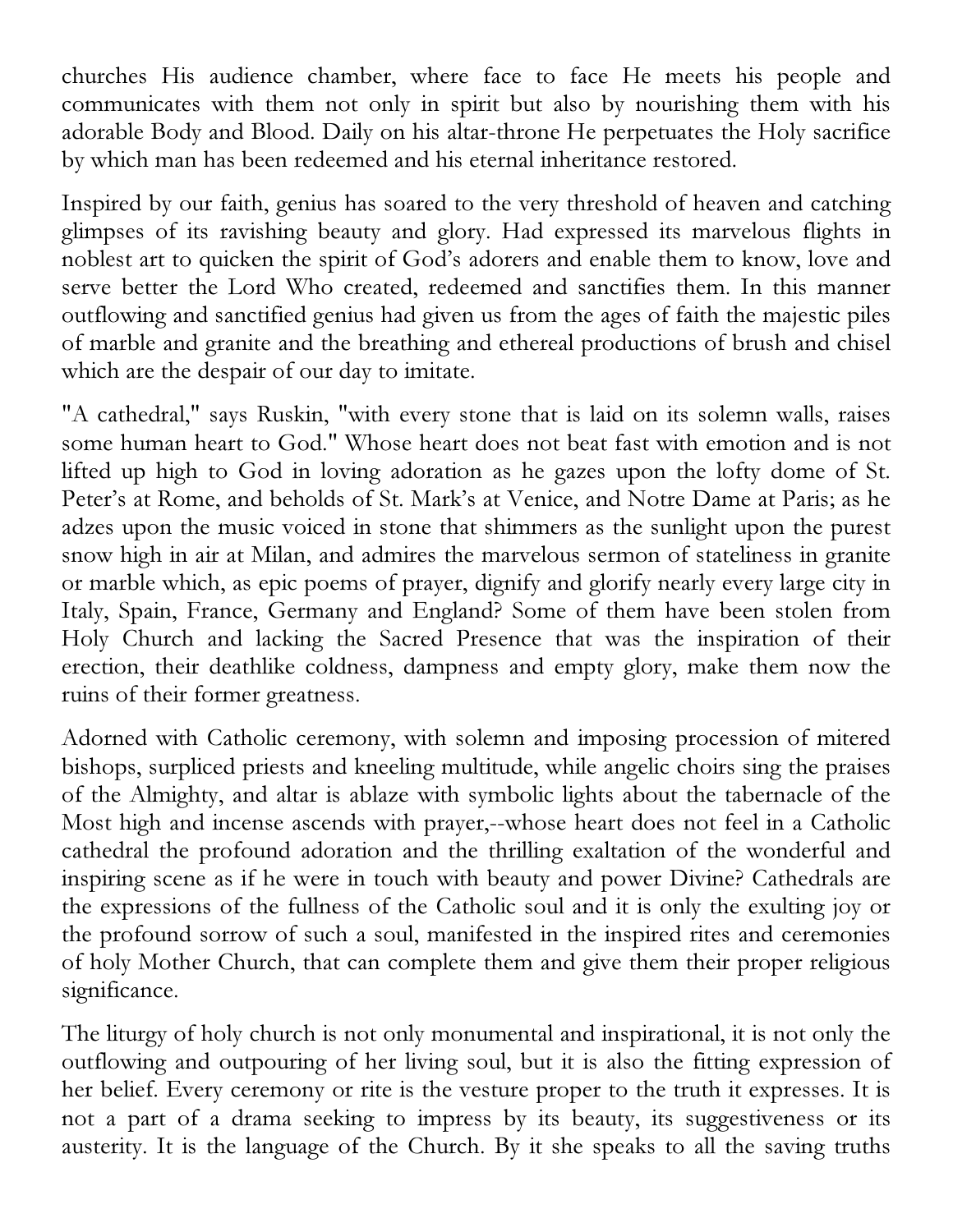which have been entrusted to her keeping. By it the lettered and the unlettered, the child as well as the parent, the sinner as well as the just. The rude barbarian and the untutored savage are instructed, impressed and lifted up to God,--and by it they all, in unison of voice and action, profess the same faith with which they have been blessed.

The altar expresses the perpetual and all-saving sacrifice which is offered daily according to the command of Christ: "Do ye this in memory of me." The lighted candles, the flowers and the incense speak of His presence in the tabernacle Whom we adore. The storied windows and the statuary tell us of the life beyond the grave and bring close to us the saintly company about the throne in Heaven who are our friends, our companions and our intercessors during our journey on earth. The church itself fills us with the beauty, the grandeur the majesty , the power, the immensity of Him to Whom it is dedicated. The surmounting cross raises our thoughts to the one and only Mediator through whom all blessings flow from our Heavenly Father.

When we raise our eyes to clasp our hands, bow the head or bend the knee, sign ourselves with holy Water, the action brings to our minds and hearts dogmas of faith that profess our faith and love. For this reason the revealed truth, which cannot change, causes our liturgy to move with uniformity and harmony, everywhere essentially the same in all countries and all ages. Wherever he may be, a child of holy Church is at home at the Catholic services of the land. He maybe in distant Asia or Africa, among people whose habits of thought, customs of life are strange and unintelligible to him, but in their churches, if they be of the household of faith, he is in a familiar House of God and can worship in the same manner as he sees at home.

It is because they lack revealed and unchanging truth, that this privilege cannot be enjoyed by those outside the fold. "Lex colendi est lex credendi" is the old and true axiom. The law of worship is the law of belief. Where there is no true creed of belief there can be no true and fixed form of worship.

We thank God, however, that many of the leaders of religious thought outside our Church are endeavoring to bring back liturgical forms to their services. They are raising crosses to Heaven; they are installing stained glass windows and images; they are restoring music and adornments; and may we hope that some day they will put back the truth which will give their liturgy significance and lead them into the one fold with the One Shepherd.

The full meaning of the Catholic liturgy was expressed beautifully by the illustrious Cardinal Bona when he wrote: "Although these ceremonies have no perfection and contain no holiness in themselves, they are nevertheless the acts of external religion,